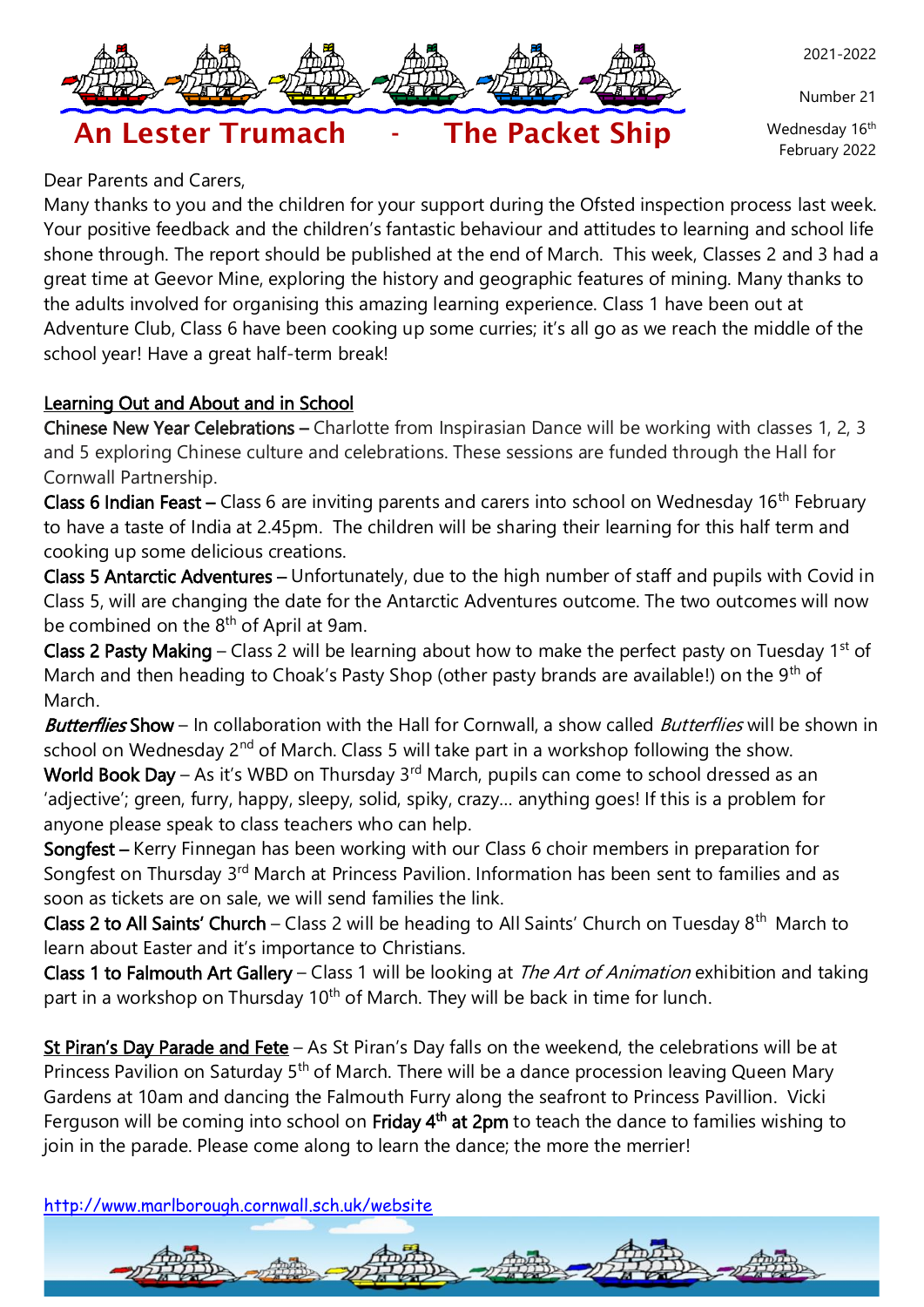#### <u> Parent Consultation Meetings – Week beginning 28<sup>th</sup> February</u>

As we are midway through the school year, teachers are holding consultation meetings to let you know how your child is progressing at school. These meetings can be booked through your eschools email link. Meetings can be face to face or on the phone.

#### Class 2 and Class 6 SATs Meetings for Parents

We will be holding meetings for parents and carers to discuss Statutory Assessment Tests (SATs) for Class 6 today at 3.40pm and for Class 2 on Thursday  $17<sup>th</sup>$  of February at 3.30pm.

#### Class 3 are Changing the World

Class 3 wrote to President Bolsanaro, the president of Brazil, last term as part of their learning about the rainforests. Their letters were very passionate about the preservation of the forests and they have had a reply. Dear Students, President Jair Bolsonaro thanks you for sending your letters. He values the opinion of children, who represent the future of a nation. Receive a warm hug from the President. Sincerely, Marcelo da Silva Vieira Head of the Assistant Office for Historical Documentation Personal Office of the President of the Republic

#### Marlborough Mariners' Quiz Night – SAVE THE DATE!

Quiz night is back! Friday 11<sup>th</sup> March Marlborough School Hall 7.30 for 8pm start Bar, pasties and raffle

£10 per table of up to 8 people. Friends and families welcome. Sign up at office, at raffle stall at drop off and pick up week before or on the night. Cash only. Bring your own glass.

#### Blackbird Pie

We have been handing out paper copies of Blackbird Pie for many years but they are now going digital. Please follow the link for children's activities taking place in and around Falmouth. <https://www.blackbirdpie.co.uk/>

<http://www.marlborough.cornwall.sch.uk/website> Dates for the Diary Wednesday 16<sup>th</sup> February – Class 6 Indian Feast at 2.45pm Wednesday 16<sup>th</sup> February – Class 6 SATs Meeting at 3.40pm Thursday 17<sup>th</sup> February – Class 2 SATs Meeting at 3.30pm Monday 21<sup>st</sup>-Friday 25<sup>th</sup> February – Half term holiday Week beginning Monday 28<sup>th</sup> February – Parent Consultation Meetings with class teachers Wednesday 2<sup>nd</sup> March – Whole school *Butterflies* performance **Thursday 3<sup>rd</sup> March –** World Book Day Thursday 3<sup>rd</sup> March – Songfest at Princess Pavilions at 7pm (Class 6 choir members) Friday 4<sup>th</sup> March – St Piran's Day dance workshop for families- 2pm Tuesday 8<sup>th</sup> March – Class 2 to All Saint's Church Wednesday 9<sup>th</sup> March – Class 2 to Choak's Pasty Shop Thursday 10<sup>th</sup> March – Class 1 to Falmouth Art Gallery